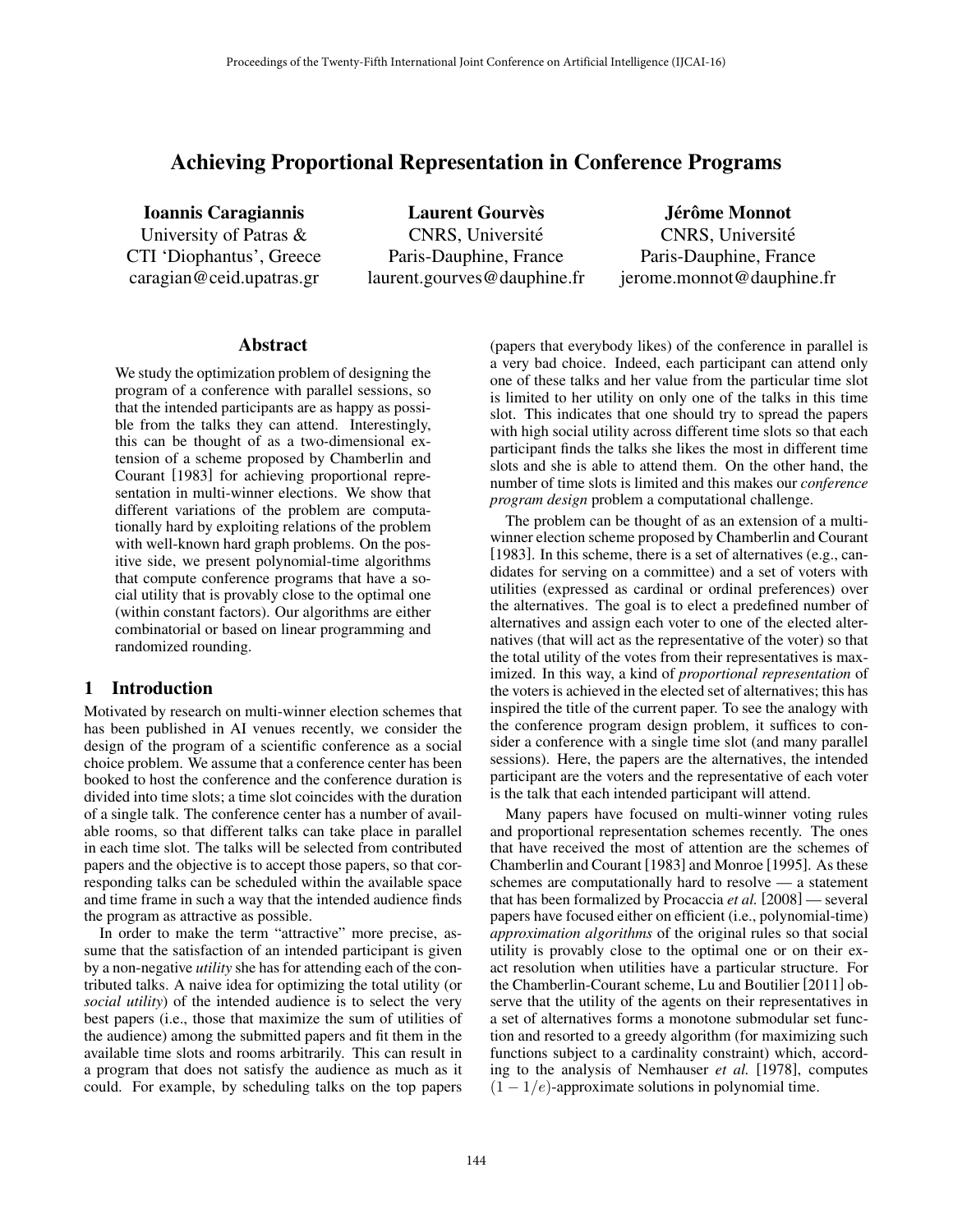For more structured utilities (e.g., Borda-like utilities), Skowron *et al.* [2015a] present a polynomial-time approximation scheme. An interesting case is that of binary utilities (later, we call such utilities *uniformly dichotomous*). Then, the problem is equivalent to MAX COVER, which is well-known to be inapproximable within a factor better than  $1-1/e$  in polynomial time [Feige, 1998]. Hence, the positive result of Lu and Boutilier [2011] for general utilities is best possible. Skowron and Faliszewski [2015] present improved approximations by exponential-time and FPT algorithms for this case. For Monroe's scheme — which is more distantly related to our setting — and Borda-like utilities, approximation algorithms with constant approximation ratios are presented in [Skowron *et al.*, 2015a].

So, multi-winner voting schemes belong to an area within the field of *computational social choice* [Brandt *et al.*, 2016] where approximation algorithms have found many applications. Other members of this area include the also hard-toresolve single-winner rules by Kemeny [Ailon *et al.*, 2008; Coppersmith *et al.*, 2010; Kenyon-Mathieu and Schudy, 2007] and Dodgson [Caragiannis *et al.*, 2012; 2014]. Other recent papers related to Chamberlin-Courant scheme study its parametrized complexity [Betzler *et al.*, 2013] and its complexity in restricted domains [Skowron *et al.*, 2015b] and online settings [Oren and Lucier, 2014].

Clearly, conference program design is computationally hard as a generalization of the Chamberlin-Courant scheme. We argue that it is the additional structure required by the solution (talks organized in parallel sessions and time slots) that makes the problem hard even in extensions of trivial Chamberlin-Courant elections. One such case is when all the contributed papers fit in the program and paper selection is not necessary. In Section 3, we show that instances of this kind with uniformly dichotomous utilities are APXhard for programs with two time slots and NP-hard for program with three parallel sessions. Our proofs use reductions from the well-known graph problems MAX BISECTION and PARTITION INTO TRIANGLES.

Then, we present approximation algorithms, i.e., polynomial-time algorithms that design conference programs in which the social utility is provably close to the social utility of the optimal conference program. This turns out to be a very challenging task. Unlike in the case of Chamberlin-Courant, our problem does not correspond to submodular function maximization any more (at least, not in any way that is apparent to us) and greedy solutions either seem too complicated to analyse or have obvious counter-examples with poor social utility. So, we have resorted to non-greedy techniques for designing approximation algorithms.

In Section 4, we present a combinatorial deterministic algorithm, which uses a *graph matching* computation and solves the problem exactly (i.e., computes a program of maximum social utility) for conferences with two parallel sessions; this algorithm is used to approximate the problem in the case of more sessions. The *approximation ratio* (i.e., the worst-case social utility guarantee of the algorithm compared to the solution of maximum social utility) grows linearly with the number of sessions. So, we present two more approximation algorithms that do not have this drawback and achieve *constant* approximation ratios. Our second algorithm runs in polynomial time when the number of parallel sessions is constant (Section 5) while the third algorithm does not have any such restriction but achieves a slightly worse approximation ratio (Section 6). Both our second and third algorithm are based on the paradigm of *linear programming* and *randomized rounding* that has been very successful in the design of approximation algorithms (the book by Williamson and Shmoys [2011] provides a nice coverage of the field).

We continue with preliminary definitions; a discussion on open problems and extensions can be found in Section 7.

# 2 Definitions

We abbreviate our problem as CPD (standing for conference program design). Instances of CPD consist of a set *L* of *n agents*, a set *X* of *m items*, two positive integers *k* and *q* such that  $m \geq kq$ , and a *utility function*  $u_{\ell} : X \to \mathbb{R}_{\geq 0}$  for each agent  $\ell \in L$ . A *solution* S is a collection of k disjoint subsets *S*<sub>1</sub>*, ..., S*<sub>*k*</sub> of *X,* with  $|S_i| = q$  for  $i \in [k] = \{1, 2, ..., k\}$ . Agents enjoy their most preferred item in each set  $S_i$  and have *additive* utilities; the utility of agent  $\ell$  for  $S$  is defined as

$$
u_{\ell}(\mathcal{S}) = \sum_{i=1}^{k} \max_{x \in S_i} u_{\ell}(x).
$$

The social utility is defined as  $U(S) = \sum_{\ell \in L} u_{\ell}(S)$ . On input an instance  $(L, X, (u_\ell)_{\ell \in L}, k, q)$ , the objective of CPD is to compute a solution  $S$  that maximizes  $U(S)$ . In brief:

| Conference program design (CPD) |                                                                                                                                                                                              |  |
|---------------------------------|----------------------------------------------------------------------------------------------------------------------------------------------------------------------------------------------|--|
| Input:                          | A set L of n agents, a set X of m items,<br>positive integers k and q such that $m \geq kq$ ,<br>and a utility function $u_{\ell}: X \to \mathbb{R}_{\geq 0}$ for each<br>agent $\ell \in L$ |  |
| Output:                         | A collection S of k disjoint subsets $S_1, , S_k$<br>of X, each of size $q$                                                                                                                  |  |
| Goal:                           | To maximize the quantity<br>$\mathsf{U}(\mathcal{S}) = \sum_{\ell \in L} \sum_{i=1}^k \max_{x \in S_i} u_{\ell}(x)$                                                                          |  |

The analogy of CPD to the conference scenario is as follows. Each item corresponds to a contributed paper. The parameters *q* and *k* indicate the number of parallel sessions and the number of time slots, respectively. A solution consisting of *k* disjoint *q*-sized sets of items should be thought of as sets of *q* talks that can be given in parallel in *k* available time slots. Agents correspond to intended participants. In each time slot, a participant can attend one talk and obtain a utility from that talk only. Naturally, in each time slot, an agent will get the highest utility among the available talks.

As an example, suppose we have 7 items  $i_1$ ,  $i_2$ , ...,  $i_7$  and 3 agents  $a_1$ ,  $a_2$ , and  $a_3$  with the utilities in the table below:

|       |   | lο | $\imath_3$ | $\imath_{\it \Delta}$ | $\imath_5$ | $\imath_6$ |  |
|-------|---|----|------------|-----------------------|------------|------------|--|
| $a_1$ |   |    |            |                       |            |            |  |
| $a_2$ |   |    |            | q                     | 0          |            |  |
| $a_3$ | O |    |            |                       |            |            |  |

We have  $k = 3$  time slots and  $q = 2$  parallel sessions. Consider the solution  $S = (\{i_3, i_6\}, \{i_4, i_7\}, \{i_1, i_5\})$  indicating that the talks corresponding to items  $i_3$  and  $i_6$  are scheduled in the two parallel sessions of the first time slot,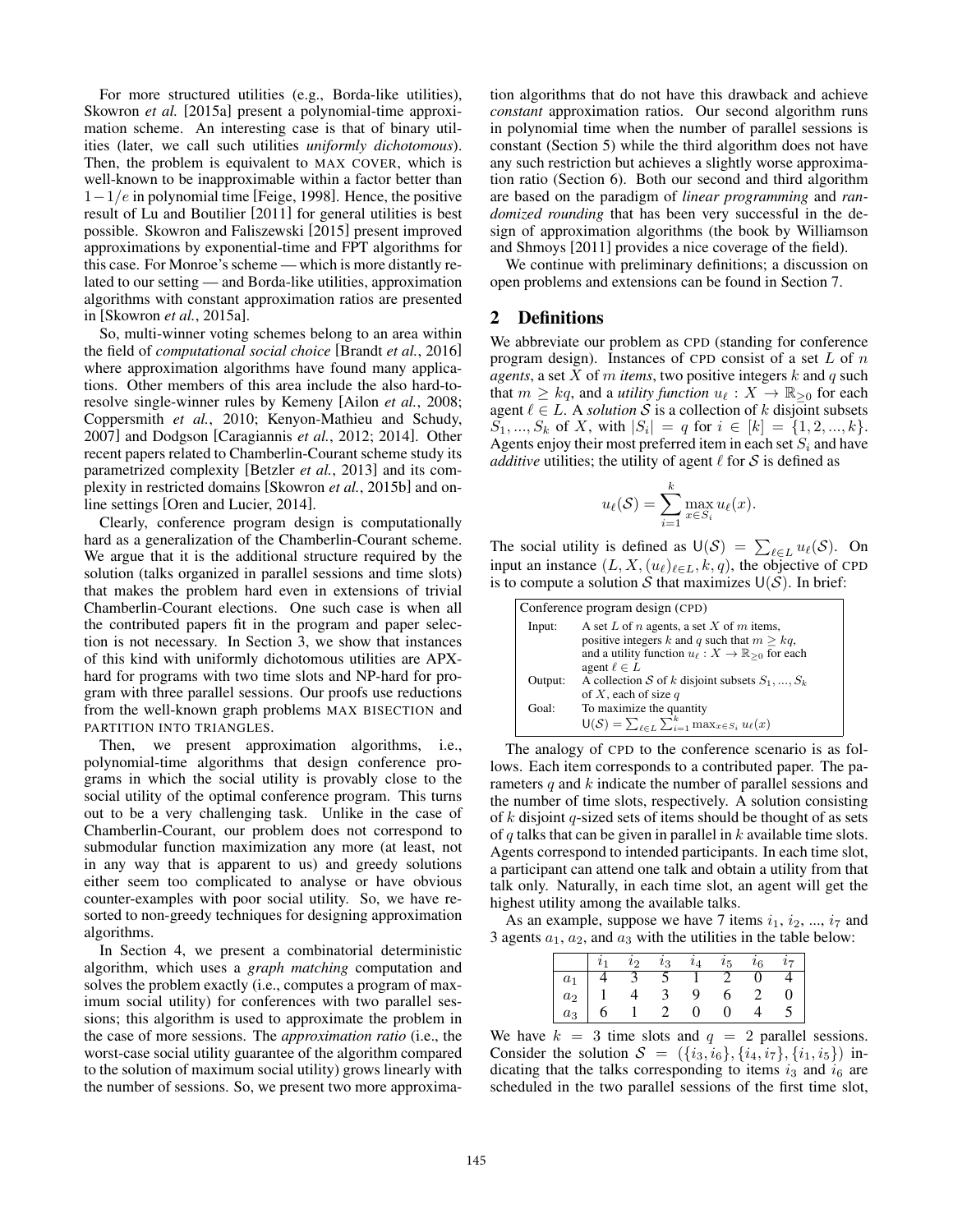the talks corresponding to  $i_4$  and  $i_7$  in the second time slot, and the talks corresponding to  $i_1$  and  $i_5$  in the third time slot. Using our definitions, the utility of agent  $a_1$  from the solution  $S$  is the sum of her utility on the three time slots, i.e.,  $u_1(\mathcal{S}) = u_1(\{i_3, i_6\}) + u_1(\{i_4, i_7\}) + u_1(\{i_1, i_5\}) =$  $max{5,0} + max{1,4} + max{4,2} = 13$  and, similarly, we obtain  $u_2(\mathcal{S}) = 18$  and  $u_3(\mathcal{S}) = 15$  for a social utility of  $U(S) = u_1(S) + u_2(S) + u_3(S) = 46.$ 

Note that each item can appear in at most one set and there can be items that do not belong to any set of the solution (e.g., item *i*<sup>2</sup> in the example). Also, note that the problem does not constrain in any way the assignment of items (talks) to rooms or the order of the time slots. For example, the social utility of solution  $S$  does not depend at all on whether the set of items  $\{i_3, i_6\}$  is scheduled before the set  $\{i_4, i_7\}$  or not.

In the following, we sometimes distinguish between two different types of CPD instances. In those with  $m = kq$ , the available items fit in the program and the question is just to partition them into *k* equally sized sets in order to form the final solution. Our hardness results apply on such instances. Another assumption made there is that of uniformly dichotomous utilities that take values in *{*0*,* 1*}*. Our algorithmic results in Sections 4, 5, and 6 apply to any CPD instance (without restrictions on  $k$  and  $q$  or on the agent utilities).

## 3 Hardness Results

The hardness of the multi-winner rule of Chamberlin and Courant [1983] (i.e., the restriction of CPD to instances with  $k = 1$ ) is due to the difficulty in selecting the *q* items that maximize the social utility among many more available items. In contrast, the two hardness results presented below apply specifically to conference programs that have enough room to accommodate all items and the question that turns out to be hard is how to schedule the items in different time slots. The first hardness result (Theorem 1) applies to conference programs with only two time slots; the second one (Theorem 2) applies to conference programs with three parallel sessions. Both statements apply to uniformly dichotomous utilities. Reductions from different problems (MAX BISECTION and PARTITION INTO TRIANGLES) are used in the proofs.

**Theorem 1.** *The restriction of* CPD *to instances with*  $k = 2$ , *m* = 2*q, and agents with uniformly dichotomous utilities is NP-hard to approximate within a factor of*  $50/51 \approx 0.9804$ *.* 

*Proof.* We will use a polynomial-time approximationpreserving reduction from MAX BISECTION; this is the optimization version of the well-known NP-hard decision problem [GT16] from the book of Garey and Johnson [1979]).

| <b>MAX BISECTION</b> |                                                   |  |  |
|----------------------|---------------------------------------------------|--|--|
| Input:               | A simple graph $G = (V, E)$ with 2n nodes         |  |  |
| Output:              | A partition of V into two sets $V_1$ , $V_2$ with |  |  |
|                      | $ V_1  =  V_2  = n$                               |  |  |
| Goal:                | To maximize the number of edges with one          |  |  |
|                      | endpoint in $V_1$ and the other one in $V_2$      |  |  |
|                      |                                                   |  |  |

Starting from an instance of MAX BISECTION consisting of a graph  $G = (V, E)$  with an even number of nodes, we construct an instance *I* of CPD that has an item for each node

of *G* (i.e.,  $X = V$ ), an agent  $a_{vv'}$  for every edge  $(v, v') \in E$ with utility 1 for items  $v$  and  $v'$  and 0 for every other item, and by setting the two parameters to  $k = 2$  and  $q = |V|/2$ . Clearly, the utilities of instance  $\mathcal I$  are uniformly dichotomous; the construction is polynomial-time.

Observe that there is a one-to-one correspondence between bisections of *G* and solutions to *I*. A bisection  $\langle V_1, V_2 \rangle$  of *G* has the corresponding solution  $S = (V_1, V_2)$  of *I*. The utility of an agent  $a_{vv'}$  that corresponds to an edge  $(v, v')$  with its endpoints in different sides (respectively, in the same side) of the bisection  $\langle V_1, V_2 \rangle$  is 2 (respectively, 1). Hence,

$$
|\langle V_1, V_2 \rangle| = \mathsf{U}(\mathcal{S}) - |E|. \tag{1}
$$

Due to the one-to-one correspondence between solutions of the two problems, equation (1) holds for the optimal solutions of the two problems, namely the size of the maximum bisection  $\langle V_1^*, V_2^* \rangle$  and the optimal social utility  $\mathsf{U}(\mathcal{S}^*)$  of *I*. Thus, any polynomial-time algorithm that returns a  $\rho'$ approximate solution *S* for CPD (i.e.,  $U(S) = \rho' U(S^*))$  implies a  $\rho$ -approximate solution for MAX BISECTION such that

$$
\rho = \frac{|\langle V_1, V_2 \rangle|}{|\langle V_1^*, V_2^* \rangle|} = \frac{\mathsf{U}(\mathcal{S}) - |E|}{|\langle V_1^*, V_2^* \rangle|} = \frac{\rho' \mathsf{U}(\mathcal{S}^*) - |E|}{|\langle V_1^*, V_2^* \rangle|}
$$

$$
= \frac{\rho' |\langle V_1^*, V_2^* \rangle| - (1 - \rho')|E|}{|\langle V_1^*, V_2^* \rangle|} \ge 3\rho' - 2,
$$

where the last inequality follows by the well-known fact (e.g., see Lee *et al.* [2013]) that the optimal bisection includes at least half of the edges in a graph. So, any result stating that approximating MAX BISECTION within a factor of  $\rho$  or better is NP-hard implies that approximating CPD within a factor of  $\frac{2+\rho}{3}$  or better is NP-hard. The theorem follows by applying the classical inapproximability bound of 16*/*17 for (MAX CUT and, consequently, for) MAX BISECTION due to Håstad [2001].  $\Box$ 

A strengthened analysis (omitted due to lack of space) yields an inapproximability bound of approximately 0*.*944, assuming the *Unique Games Conjecture* and using the hardness results of Khot *et al.* [2007].

**Theorem 2.** *The restriction of* CPD *to instances with*  $q = 3$ *, m* = 3*k, and agents with dichotomous utilities is NP-hard.*

*Proof.* We will prove the theorem using a polynomialtime reduction from PARTITION INTO TRIANGLES (problem [GT11] in [Garey and Johnson, 1979]), defined as follows:

|           | PARTITION INTO TRIANGLES                            |
|-----------|-----------------------------------------------------|
| Input:    | A graph $G = (V, E)$ , with $ V  = 3p$ for          |
|           | some integer $p$                                    |
| Ouestion: | Can $V$ be partitioned into $p$ disjoint sets       |
|           | $V_1, V_2, , V_p$ , each containing exactly         |
|           | three nodes, such that for every $i \in [p]$ ,      |
|           | all the three edges $(u_i, v_i)$ , $(u_i, w_i)$ and |
|           | $(w_i, v_i)$ belong to $E$ ?                        |
|           |                                                     |

Starting from an instance *I* of PARTITION INTO TRIAN-GLES (i.e., a graph  $G = (V, E)$  with 3*p* nodes), we build an instance  $\mathcal{I}' = (X, L, (u_\ell)_{\ell \in L}, k, q)$  of CPD as follows. Instance  $\mathcal{I}'$  has an item for each node in *G*, i.e.,  $X = V$ . For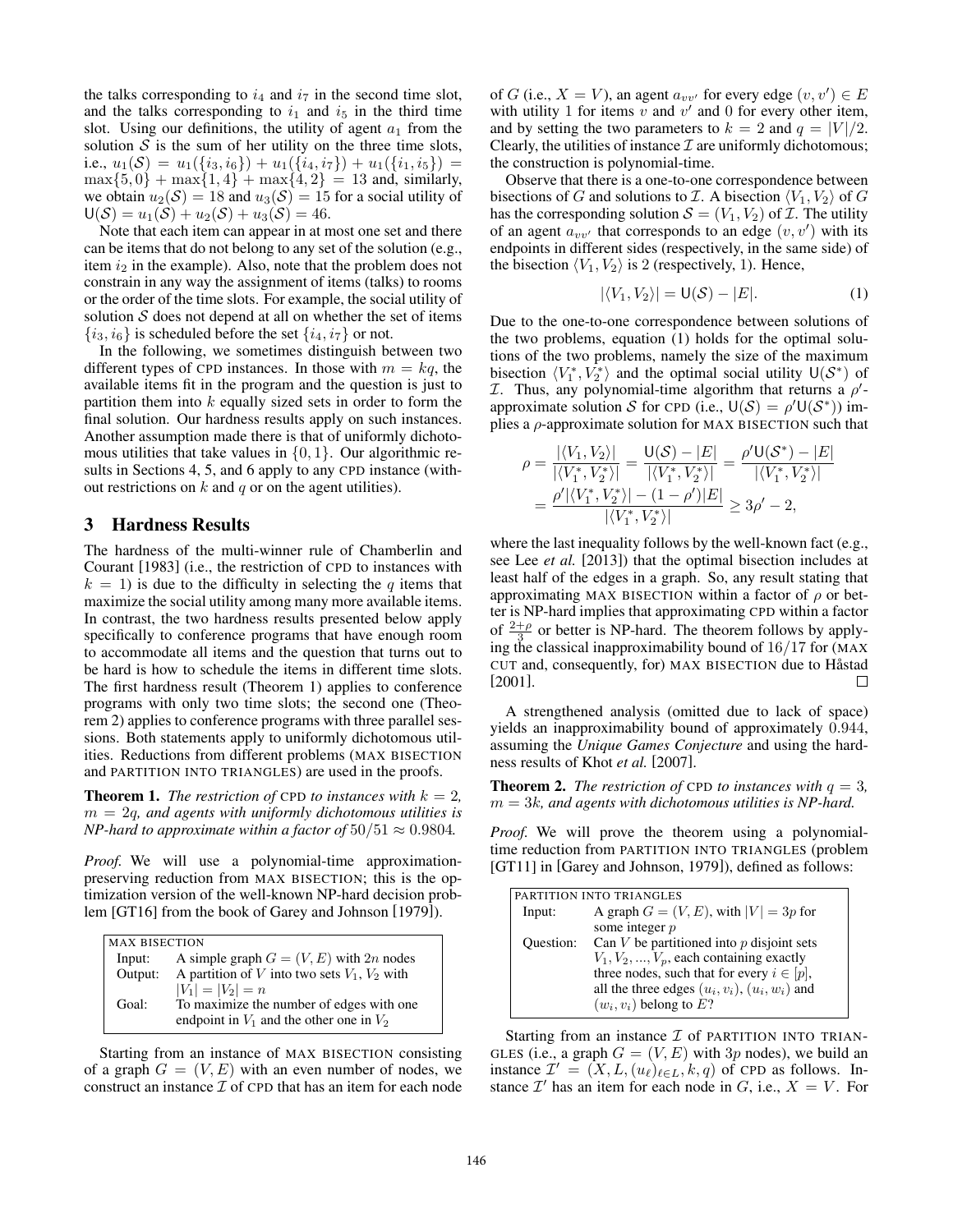each pair of nodes  $v, v' \in V$  such that  $(v, v') \notin E$ , *I*<sup>1</sup> has an agent  $a_{vv'}$  who has utility 1 for items *v* and  $v'$  and utility 0 for every other item  $v'' \in X \setminus \{v, v'\}$ . The two parameters are set to  $k = p$  and  $q = 3$ . Clearly, the number of items is 3*k* and the utilities are uniformly dichotomous.

The reduction is certainly polynomial-time. We claim that there is a solution of *I'* with social utility  $2\left(\binom{3p}{2} - |E|\right)$  if and only if  $I$  is a "yes" instance.

Indeed, given a solution *S* of  $\mathcal{I}'$  with social utility 2 *·*  $\binom{3p}{2} - |E|$ , let  $V_1, ..., V_p$  be a solution of *I* such that  $V_i =$  $S_i$ ,  $i = 1, ..., p$ . The utility of an agent  $a_{vv'}$  will be either 1 or 2, depending on whether the items  $v$  and  $v'$  belong to the same set of *S* or not. Since  $\mathcal{I}'$  contains  $\binom{3p}{2} - |E|$  agents, they all must have utility 2 in S. This implies that, for  $i = 1, ..., p$ , the three edges  $\{(u_i, v_i), (u_i, w_i), (w_i, v_i)\}\$  belong to *E* since, otherwise, we would have an agent with utility 1.

Now, starting with a partition of *G* into triangles  $V_1, ..., V_p$ , let *S* be a solution of *I*<sup> $\prime$ </sup> with  $S_i = V_i$  for  $i = 1, ..., k$ . We have  $u_{\ell}(S)=2$  for every agent  $\ell$  because the two items that she values by 1 are in different sets. Since there are  $\binom{3p}{2} - |E|$ agents, we obtain  $U(S) = 2 \cdot \left(\binom{3p}{2} - |E|\right)$ , as desired.  $\Box$ 

# 4 A Combinatorial Approximation Algorithm

Our first approximation algorithm for CPD is based on an exact polynomial-time algorithm for the case  $q = 2$  which in turn exploits the relation of CPD to graph matchings in this case. The main idea is to build an edge-weighted graph, in which each node corresponds to an item and an edge between two items has the total utility of all agents for the pair of items. Then, CPD is equivalent to selecting a matching with exactly *k* edges that has maximum total weight, since such a matching corresponds to a collection of *k* disjoint pairs of items and maximum total weight corresponds to maximum social utility.

More formally, on input an instance  $I$  $(X, L, (u_\ell)_{\ell \in L}, k, q)$  with  $q = 2$  and  $m \geq 2k$ , our algorithm constructs a graph *G* with *m* nodes corresponding to the items in *X* (*item nodes*) and  $m-2k$  additional *dummy nodes*. There is an edge  $(x, x')$  in *G* between every pair of item nodes *x* and  $x'$  and an edge  $(x, y)$  between every item node  $x$ and every dummy node  $y$ . The weight of an edge  $(x, x')$  between item nodes is set equal to  $\sum_{\ell \in L} \max\{u_{\ell}(x), u_{\ell}(x')\},$ the total utility of all agents from the pair of items  $\{x, x'\}$ . The weight of an edge (*x, y*) between an item node and a dummy node is 0. The algorithm computes a perfect matching of maximum weight using a (polynomial-time) implementation of the algorithm of Edmonds [1965a; 1965b] (e.g., see Gabow [1990]). Since an edge of the graph has at most one dummy node as an endpoint, any perfect matching of *G* will have exactly *k* edges between item nodes and  $m - 2k$  edges involving one dummy node each. The item pairs corresponding to the *k* edges between item nodes form the final CPD solution for *I*. The next statement should now be clear.

Theorem 3. *The matching-based algorithm above solves exactly* CPD *instances with q* = 2 *in polynomial-time.*

Now, given an instance  $\mathcal I$  of CPD with  $q > 2$ , we first

use the algorithm above to compute the optimal solution *T* to the restriction  $\mathcal{I}_2$  of the problem with  $q = 2$ . The solution to instance  $\mathcal I$  is obtained by putting additional items into each set of  $\mathcal T$  so that each set has size  $q$  and no item appears in two different sets. We will show that this yields a 2*/q*approximation, proving the next theorem.

Theorem 4. *The matching-based algorithm described above is a polynomial-time* 2*/q-approximation algorithm for instances of* CPD *with*  $q \geq 2$ *.* 

*Proof.* Since the algorithm computes an optimal solution  $T$ for the restriction  $\mathcal{I}_2$  of instance  $\mathcal I$  for  $q = 2$ , it suffices to show that  $\mathcal T$  has social utility at least  $2/q$  times the optimal social utility for  $I$ . Indeed, let  $S$  be an optimal CPD solution for instance *I* and consider any set  $S_i$  (for  $i \in [k]$ ) in *S*. We claim that there exist a pair  $T_i$  of items (to be thought of as part of a solution for  $\mathcal{I}_2$ ) in  $S_i$  such that

$$
\sum_{\ell \in L} \max_{x \in T_i} u_{\ell}(x) \geq \frac{2}{q} \sum_{\ell \in L} \max_{x \in S_i} u_{\ell}(x). \tag{2}
$$

The desired result will then follow by summing inequality (2) over all  $i \in [k]$  and using the fact that the additional items put into the sets of *T* do not decrease the social utility.

To see why (2) is true, let top<sub> $\ell(S_i)$ </sub> denote the item of  $S_i$  for which agent  $\ell$  has highest utility, breaking possible ties arbitrarily. Then,  $\sum$ possible ties arbitrarily. Then,  $\sum_{\ell \in L} \max_{x \in S_i} u_{\ell}(x) =$ <br> $\sum_{x \in S} \sum_{\ell \in L} u_{\ell}(x) u_{\ell}(x)$ , i.e., we have expressed the  $x \in S_i$   $\sum_{\ell \in L : \text{top}_\ell(S_i) = x} u_\ell(x)$ , i.e., we have expressed the total utility of the agents as a sum of utilities over the *q* items in *Si*. Clearly, there are two terms in this sum that contribute at least a fraction of  $2/q$  to it, and it suffices to use the corresponding two items to form set  $T_i$  $\sum$ . Hence,  $\sum_{x \in T_i} \sum_{\ell \in L : \text{top}_{\ell}(S_i) = x} u_{\ell}(x) \geq \frac{2}{q} \sum_{\ell \in L} \max_{x \in S_i} u_{\ell}(x)$ which is equivalent to (2).

#### 5 An LP-based Approximation Algorithm

Our next algorithm is based on linear programming and randomized rounding, following a very successful approach in the field of approximation algorithms for computationally hard combinatorial optimization problems [Williamson and Shmoys, 2011]. It uses a natural formulation of CPD as an *integer linear program*, solves efficiently its *linear programming relaxation* to obtain a fractional solution, and then rounds the fractional solution into an integral one which can be proved to be close to the optimal CPD solution.

Denote by *Q* the collection of *q*-sized subsets of *X*. For an item  $i \in X$ , let  $\mathcal{Q}_i$  be the sets of  $\mathcal Q$  that contain item *i*. CPD is equivalent to the integer linear program:

maximize 
$$
\sum_{\ell \in L} \sum_{S \in \mathcal{Q}} \mathbf{x}(S) \cdot u_{\ell}(S)
$$
(3)  
subject to: 
$$
\sum_{S \in \mathcal{Q}_i} \mathbf{x}(S) \le 1, \forall i \in X
$$

$$
\sum_{S \in \mathcal{Q}} \mathbf{x}(S) = k
$$

$$
\mathbf{x}(S) \in \{0, 1\}, \forall S \in \mathcal{Q}
$$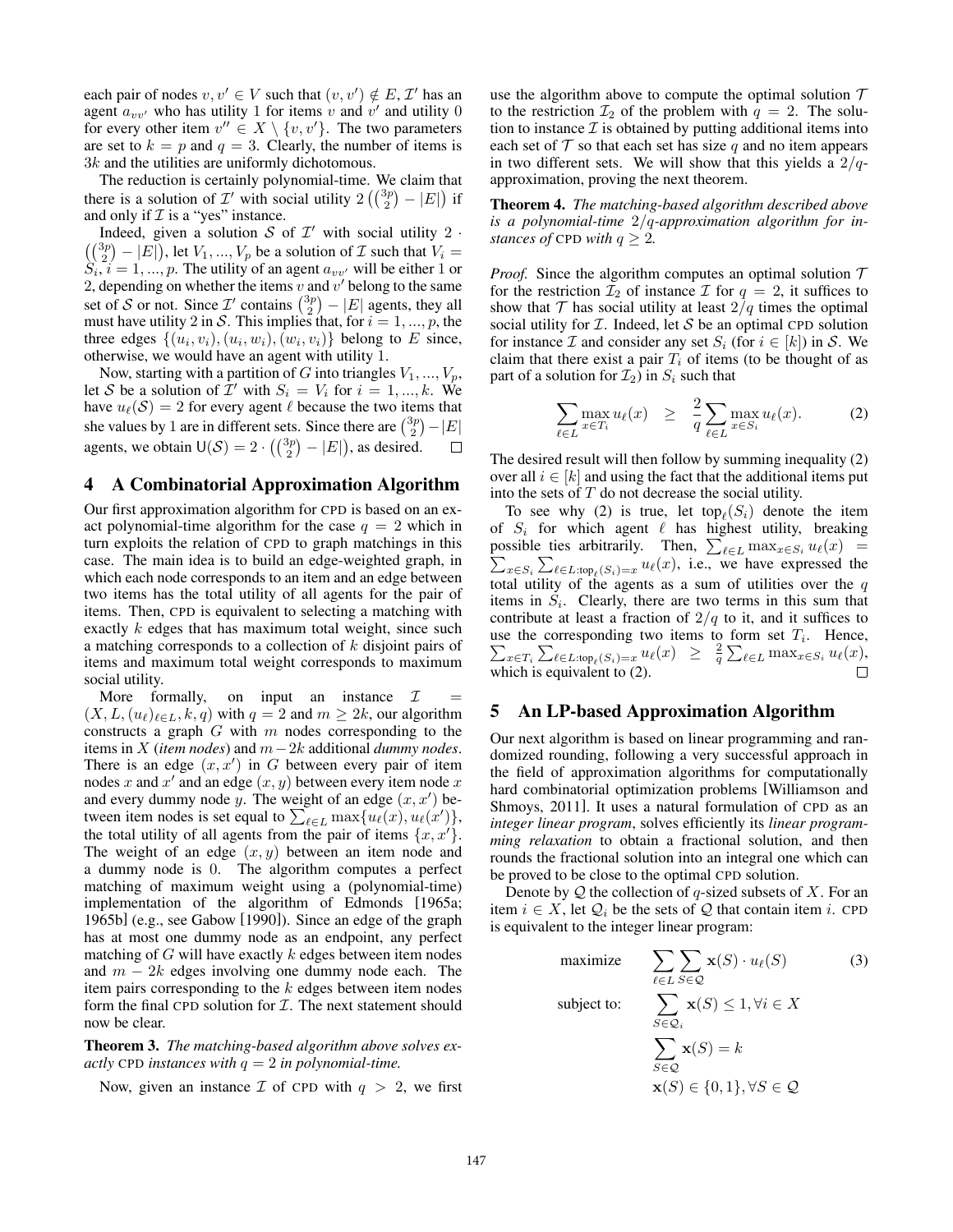ILP (3) has a binary variable  $x(S)$  for each set of  $Q$  that indicates whether set *S* is part of the CPD solution  $(\mathbf{x}(S))$  = 1) or not  $(x(S) = 0)$ . The first constraint of (3) requires that each item appears in at most one set in the CPD solution which, by the second constraint, consists of exactly *k* sets. The objective is to maximize to social utility, expressed using the binary variables.

Our algorithm solves the relaxed version of (3) where the integrality constraint  $x(S) \in \{0, 1\}$  is replaced by the inequality  $\mathbf{x}(S) \geq 0$ . So, the variables in the relaxed version can take any (fractional) value between 0 and 1 (values higher than 1 would violate the first set of constraints). Observe that, if *q* is a constant, the number of variables is polynomial (in terms of the number of items and, consequently, in terms of the number of bits in the representation of the input); hence, the linear program can be solved in polynomial time.

Then, using the fractional solution x of the LP relaxation of (3), the algorithm performs the following randomized rounding procedure. For  $j = 1, 2, ..., k$ , it casts a die having a face for each set *S* of *Q* with associated probability  $\mathbf{x}(S)/k$ . The set corresponding to the die casting outcome is temporarily selected to be the *j*-th set in the integral solution. So far, there is no guarantee that the same item does not appear more than once (i.e., in different sets selected) and an elimination step is executed to produce a feasible integral solution: for each item *i* that appears in more than one sets that were selected, one of these sets is selected uniformly at random (this will be the only set in which item *i* will appear in the final integral solution) and item *i* is removed from the other sets. The final CPD solution is obtained by putting additional items into each set so that each set has exactly *q* items and no item appears in two different sets. The analysis of the algorithm follows.

**Theorem 5.** *Given an instance of* CPD *with constant*  $q \geq 2$ *, the LP-based algorithm above runs in polynomial time and computes a solution with expected social utility that is at least*  $1 - 1/e \approx 0.6321$  *times the optimal social utility.* 

*Proof.* Denote by x the fractional solution of the LP and by  $\hat{x}$  the final integral solution. By overloading notation, we define two (artificial) quantities that will be useful in the proof. In particular, the utility of agent  $\ell \in L$  from a fractional solution **x** is defined as  $u_\ell(\mathbf{x}) = \sum$ solution **x** is defined as  $u_{\ell}(\mathbf{x}) = \sum_{S \in \mathcal{Q}} \mathbf{x}(S) \cdot u_{\ell}(S) = \sum_{S \in \mathcal{Q}} \mathbf{x}(S) \cdot u_{\ell}(S)$  *r* a frac- $S \in \mathcal{Q}$  **x**(*S*)  $\cdot$  max $\iota \in S$  *u*(*i*) and the social utility of a fractional solution **x** is defined as  $U(\mathbf{x}) = \sum_{\ell \in L} u_{\ell}(\mathbf{x})$ .

Our main goal is to prove that

$$
\mathbb{E}[u_{\ell}(\hat{\mathbf{x}})] \geq (1-1/e) \cdot u_{\ell}(\mathbf{x}) \tag{4}
$$

for every agent  $\ell \in L$ . The claimed approximation guarantee will then follow easily. Indeed, summing inequality (4) over all agents and using linearity of expectation, we will get

$$
\mathbb{E}[\mathsf{U}(\hat{\mathbf{x}})] = \sum_{\ell \in L} \mathbb{E}[u_{\ell}(\hat{\mathbf{x}})] \ge (1 - 1/e) \sum_{\ell \in L} u_{\ell}(\mathbf{x})
$$
  
\n
$$
\ge (1 - 1/e) \sum_{\ell \in L} u_{\ell}(\mathbf{x}^*) = (1 - 1/e) \mathsf{U}(\mathbf{x}^*),
$$

where  $x^*$  is the optimal solution for the given instance of CPD. Here, we have used the property that the optimal objective value of the LP relaxation of (3) is equal to  $\sum_{\ell \in L} u_{\ell}(\mathbf{x})$ 

and is not lower than the objective value of (3) at the optimal integral solution  $x^*$ .

In the following, we prove inequality (4) for an agent  $\ell \in$ *L*. For each set *S* of *Q*, we define the critical item of *S* for agent  $\ell$  to be the one of maximum utility for agent  $\ell$ . If more than one items in a set have maximum utility for agent  $\ell$ , we arbitrarily select one to be her critical item of the set. Denote by  $\mathcal{Q}_{i,\ell}$  the subset of  $\mathcal Q$  consisting of sets that contain item  $i$  as a critical item for agent  $\ell$ . Now, in order to bound from below the utility of agent  $\ell$  in the final integral solution, we will only consider the sets selected during the rounding step for which the critical item survived after the elimination step. This is expressed by the inequality

$$
\mathbb{E}[u_{\ell}(\hat{\mathbf{x}})] \geq \sum_{i \in X} \sum_{S \in \mathcal{Q}_{i,\ell}} u_{\ell}(i) \cdot \Pr[\mathcal{E}(i, S)] \qquad (5)
$$

where  $\mathcal{E}(i, S)$  denotes the event that set *S* (belonging to  $\mathcal{Q}_{i,\ell}$ ) was selected in some of the *k* rounding steps and item *i* was not removed from it during the elimination process. Notice that sets, in which the critical item for agent  $\ell$  did not survive after the elimination step, may still contribute to the utility of  $\ell$ ; we will simply ignore these sets in our analysis.

To conclude the proof, we observe that the event  $\mathcal{E}(i, S)$  is true when

- *•* set *S* is selected in the *j*-th rounding step (with probability  $\mathbf{x}(S)/k$  for some  $j \in [k]$ ,
- *t* sets (for some  $t \in \{0, 1, ..., k-1\}$ ) containing item *i* are selected in rounding steps different than *j* (the probability that some set of  $Q_i$  is selected at a given step is  $\frac{1}{k} \sum_{S \in \mathcal{Q}_i} \mathbf{x}(S)$ , and
- among the  $t + 1$  appearances of item  $i$  in sets selected during the rounding steps, the (copy of the) set *S* selected at the *j*-th rounding step is the one selected uniformly at random (as the set in which item *i* will survive; obviously, the corresponding probability is  $\frac{1}{t+1}$ ).

Using  $y = \sum_{S \in \mathcal{Q}_i} \mathbf{x}(S)$  (which means that  $y \in (0, 1]$  by the LP constraints), we can bound  $Pr[\mathcal{E}(i, S)]$  as follows:

$$
\Pr[\mathcal{E}(i, S)]
$$
\n
$$
= \sum_{j=1}^{k} \frac{\mathbf{x}(S)}{k} \sum_{t=0}^{k-1} {k-1 \choose t} \left(\frac{y}{k}\right)^t \left(1 - \frac{y}{k}\right)^{k-1-t} \frac{1}{t+1}
$$
\n
$$
= \frac{\mathbf{x}(S)}{y} \sum_{t=1}^{k} {k \choose t} \left(\frac{y}{k}\right)^t \left(1 - \frac{y}{k}\right)^{k-t}
$$
\n
$$
= \frac{\mathbf{x}(S)}{y} \left(1 - \left(1 - \frac{y}{k}\right)^k\right)
$$
\n
$$
\geq \left(1 - (1 - 1/k)^k\right) \cdot \mathbf{x}(S)
$$
\n
$$
\geq (1 - 1/e) \cdot \mathbf{x}(S), \tag{6}
$$

where the first inequality follows since  $y \in (0, 1]$  and the function  $\frac{1}{y}(1-(1-y/k)^k)$  is non-increasing in terms of *y* in that range (the derivative with respect to *y* is non-positive) and the second one follows since  $(1 - 1/k)^{k} \le 1/e$  for every (integer)  $k > 0$ .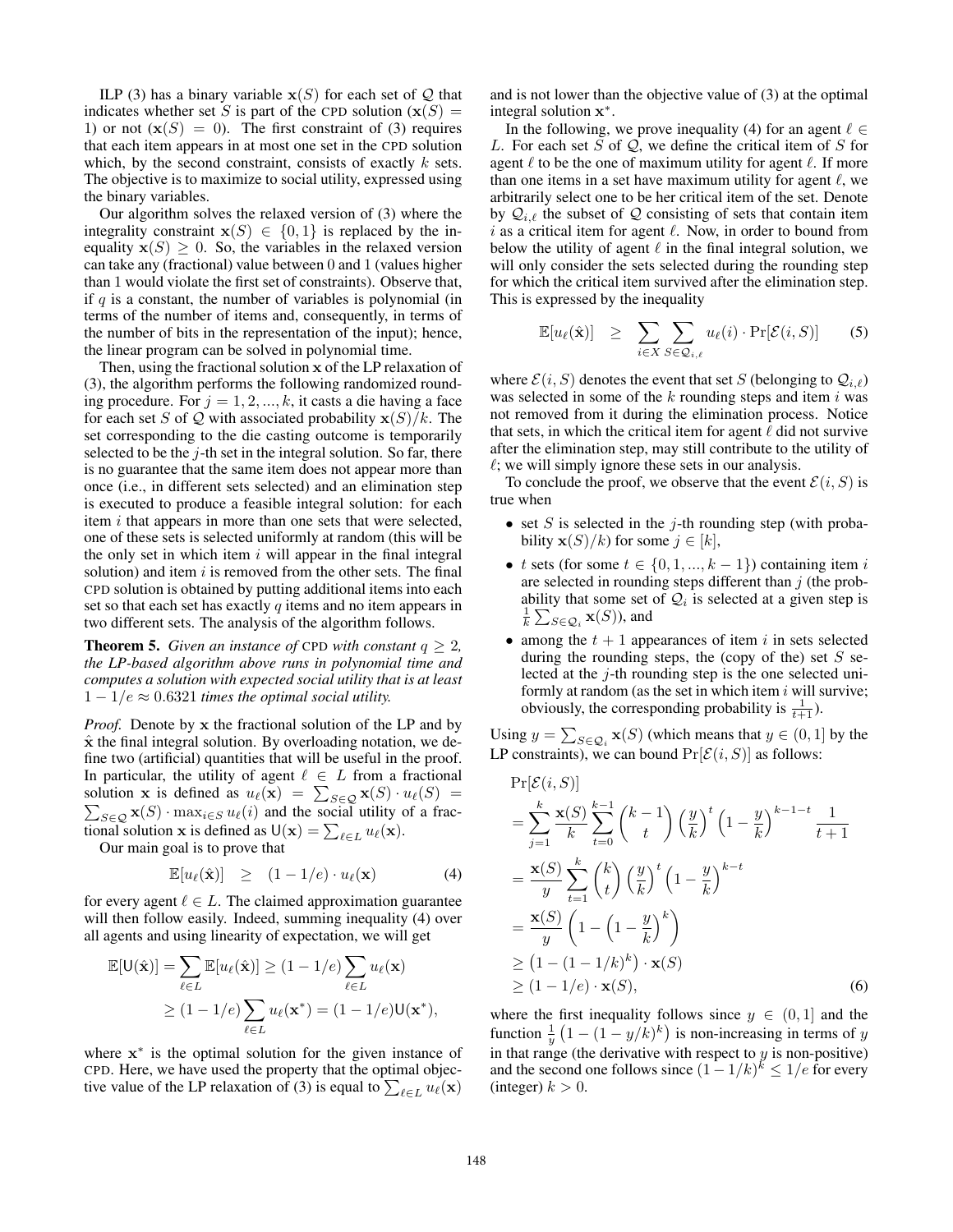Using (5) and (6), and recalling that  $u_{\ell}(i) = u_{\ell}(S)$  for each set  $S$  which contains item  $i$  as critical for agent  $\ell$ , we have

$$
\mathbb{E}[u_{\ell}(\hat{\mathbf{x}})] \geq (1 - 1/e) \sum_{i \in X} \sum_{S \in \mathcal{Q}_{i,\ell}} \mathbf{x}(S) \cdot u_{\ell}(i)
$$
  
\n
$$
= (1 - 1/e) \sum_{S \in \mathcal{Q}} \mathbf{x}(S) \cdot u_{\ell}(S)
$$
  
\n
$$
= (1 - 1/e) \cdot u_{\ell}(\mathbf{x}),
$$
  
\nsired.

as desired.

# 6 Handling Instances with Superconstant *q*

We now present a different LP-based algorithm. The main advantage is in the use of the new LP formulation (7) below. Now, the variables are not associated with sets and, consequently, the linear program (7) has polynomial size and can be solved in polynomial time even when *q* is unbounded. This will come at the cost of an additional multiplicative factor of 1*/e* in the approximation ratio compared to the algorithm of the previous section.

maximize 
$$
\sum_{\ell \in L} \sum_{j \in [k]} \sum_{i \in X} \mathbf{x}_{\ell, i, j} \cdot u_{\ell}(i)
$$
(7)  
subject to: 
$$
\sum_{i \in X} \mathbf{x}_{\ell, i, j} = 1, \forall \ell \in L, j \in [k]
$$

$$
x_{\ell, i, j} \leq \mathbf{y}_{ij}, \forall \ell \in L, j \in [k], i \in X
$$

$$
\sum_{j \in [k]} \mathbf{y}_{ij} \leq 1, \forall i \in X
$$

$$
\sum_{i \in X} \mathbf{y}_{ij} = q, \forall j \in [k]
$$

$$
\mathbf{x}, \mathbf{y} \geq 0
$$

Note that (7) is the relaxed version of an integer LP with binary variables that represents CPD. In our interpretation of the LP, we will use the term *level*. The solution sought by the LP is organized in *k* levels, numbered from 1 to *k*. Each level hosts a set of *q* items. Intuitively, the variables witness the membership of items to the (sets at the) different levels. In particular, variable  $\mathbf{x}_{\ell,i,j}$  indicates whether item  $i \in X$  gives agent  $\ell \in L$  her maximum utility among all items in level  $j \in [k]$ . Variable  $y_{ij}$  indicates whether item  $i \in X$  is in level  $j \in [k]$ . The first set of constraints indicates that exactly one item gives agent  $\ell$  her highest utility at level  $j$ . The second set of constraints indicates that item *i* should appear at level *j* if it gives her maximum utility to some agent. The third set of constraints guarantees that any item *i* appears in at most one level. The fourth set of constraints indicates that exactly *q* items should appear in any level.

Randomized rounding is now performed as follows. In order to come up with an intermediate set of up to *q* items in each of the levels  $j = 1, ..., k$ , it repeats the following selection *q* times. It casts a die with *m* faces, one face for each item  $i \in X$  with associated probability  $\frac{1}{qk} \sum_{j \in [k]} \mathbf{y}_{ij}$ . At the end of the process, the intermediate sets of items at each level consist of up to *q* items since an item may have been selected more than once at a given level. Also, the same item may have been allocated in more than one levels. In order to come up with a final integral solution in which each item appears only once, the following elimination step is applied. For every item *i*, among the several levels that contain item *i*, one is selected uniformly at random (this will be the only level in which item *i* will appear in the final integral solution) and item *i* is removed from the other levels. Again, the final solution is obtained by putting additional items into each set so that each set has size exactly *q* and no item appears in two different sets.

The proof of the next statement is omitted due to lack of space; it uses more involved arguments than those in the proof of Theorem 5 and is considerably longer.

Theorem 6. *Given an instance of* CPD*, the LP-based algorithm just described runs in polynomial time and computes a solution with expected social utility that is at least*  $1/e - 1/e^2 \approx 0.2325$  *times the optimal social utility.* 

#### 7 Discussion

We conclude with a discussion on possible extensions of our work. First, we remark that even though our LP-based algorithms show that constant approximation guarantees in polynomial time are possible, they are randomized. Derandomization techniques described in classical textbooks such as [Williamson and Shmoys, 2011] might be useful in order to perform the rounding step deterministically but it would be highly desirable to achieve constant approximation bounds by combinatorial (deterministic) algorithms. This is an important problem that we have left widely open together with the following two challenging questions: Is a polynomialtime approximation scheme possible for CPD instances with constant *q*? For general instances, is there a combinatorial deterministic  $(1 - 1/e)$ –approximation algorithm?

Even though the conference-related terminology is used throughout the paper, applications of our setting are not limited to scientific conferences and could also include big sport events such as the Olympics or cultural events such as film or music festivals. Of course, in the corresponding optimization problems there are often additional subtle constraints such as the requirement of scheduling talks by the same speaker in different time slots. We believe that they can be easily incorporated into our setting; we have decided to neglect them here in order to showcase the relation to multi-winner voting.

A more interesting extension would be to consider capacity constraints in each session, essentially requiring that the number of intended participants that can have a talk as their most favourite one in a time slot is limited. This would lead to two-dimensional extensions of the proportional representation scheme of Monroe [1995]. Also, considering different definitions of social utility would be interesting. In this direction, we have some preliminary results on an egalitarian definition of social utility that indicate that CPD is, in general, hard-to-approximate under this objective. Complementing this statement with positive results for instances of particular structure would complete the picture nicely. Finally, practical issues such as the elicitation of utilities by the intended participants deserve much investigation.